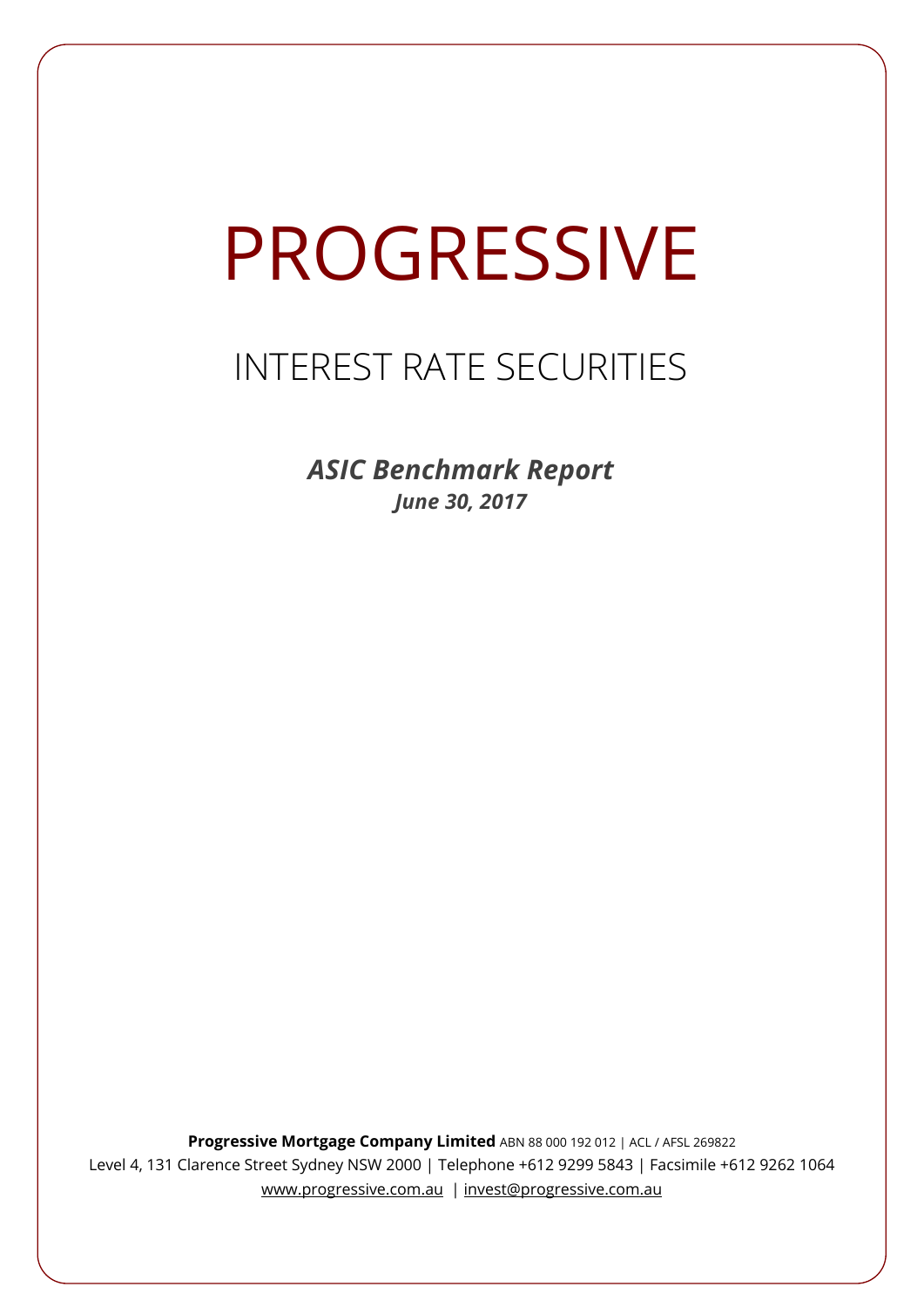### **1.1 ASIC BENCHMARKS**

*Table 1 – ASIC Regulatory Guide 69 Benchmarks* 

| <b>Benchmark</b>                  | <b>Issuer meets</b><br>benchmark? | Refer<br>to item: |
|-----------------------------------|-----------------------------------|-------------------|
| <b>Equity Capital</b>             | Yes                               | 1.3               |
| Liquidity                         | Yes                               | 1.4               |
| Rollovers                         | Yes                               | 1.2               |
| Debt Maturity                     | Yes                               | 1.5               |
| Loan Portfolio                    | Yes                               | 1.6               |
| <b>Related Party Transactions</b> | Yes                               | 1.7               |
| Valuations                        | Yes                               | 1.8               |
| Lending Principles                | Yes                               | 1.9               |

Table 1 lists the ASIC Regulatory Guide 69 benchmarks applicable to unlisted note issues and whether they are met for this reporting period and where they are referred to in this report.

#### **1.2 ROLLOVERS BENCHMARK – RENEWAL ON MATURITY**

Progressive meets the ASIC Rollovers benchmark by making the following disclosures. On or about the maturity of a fixed term investment, a written notice is sent to the Investor:

- Inviting the investor's instructions for reinvestment;
- Advising the current interest rates applying to our investment options; and
- Informing availability of the current Prospectus and any other relevant disclosure.

If no instructions are received we assume the investor wishes to reinvest under the same terms at the then current rate.

If an investment is not renewed, interest will cease at the expiration of the term and the money will be repaid to the investor in the prescribed manner within one working day of such advice.

#### **1.3 EQUITY CAPITAL BENCHMARK**

Progressive follows the ASIC Equity Capital benchmark whereby a minimum 8% *equity ratio* (total equity/(total equity + total liabilities)) is maintained to ensure prudent capitalisation of its mortgage financing business; and if and when more than a minor part of lending were to be directly or indirectly for property development this minimum ratio would increase to 20%.

At June 30, 2017 Progressive's *equity ratio* was 15.94% and 0.00% of its lending was related to property development.

#### **1.4 LIQUIDITY BENCHMARK**

Progressive meets the ASIC Liquidity benchmark which requires that a cash balance be maintained on a rolling basis at least equal to its estimated cash requirement for the next 3 months.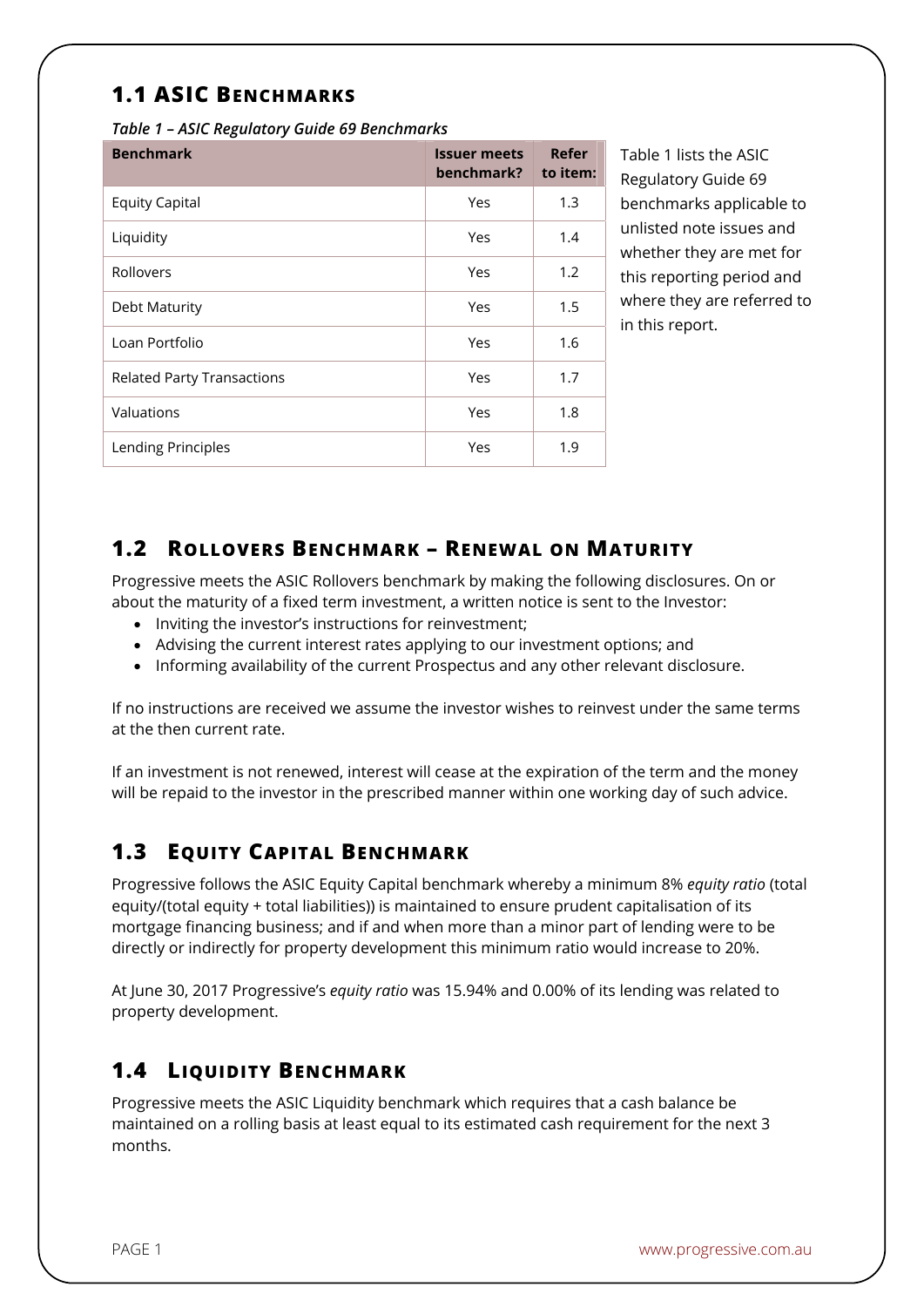At June 30, 2017 Progressive's:

- Cash balance requirement assuming a rollover rate of 90% of fixed term investments and retention of 91% of no fixed term (31 day notice) investments was 818,175.
- Cash balance requirement would have been \$3,830,006 if the rollover and retention rates were 20% less than the actual rates experienced for the prior 3 months (97% and 93% respectively).
- Actual available cash balance was \$54,794,895.

Progressive ensures that assets maturing within 1 year are always at least equal to liabilities maturing within 1 year (see Table 2). This balancing of maturities is aided by a policy that all mortgage loans other than loans regulated under the *National Consumer Credit Protection Act 2009* ('Credit Code' loans) are subject to recall after 3 years.

#### **1.5 DEBT MATURITY BENCHMARK**

To meet the ASIC Debt Maturity disclosure benchmark, a maturity profile of amounts owing to Investors and other interest-bearing liabilities appears below in Table 2. Included in liabilities payable within 3 months are variable rate investments for which the investment terms and conditions provide for an orderly repayment in sequence out of funds available and now subject to minimum 31 days notice for withdrawal of funds.

| <b>Matures:</b>  | <b>Cash and Term</b><br><b>Deposits</b><br>\$ | <b>Loans Subject</b><br>to Recall and/or<br><b>Expiring</b><br>\$ | <b>Interest-Bearing</b><br><b>Liabilities</b><br>\$ |
|------------------|-----------------------------------------------|-------------------------------------------------------------------|-----------------------------------------------------|
| Within 3 Months  | 28,452,542                                    | 12,764,466                                                        | 29,128,375                                          |
| $3 - 12$ Months  | 15,868,494                                    | 1,970,009                                                         | 13,574,310                                          |
| $1 - 3$ Years    |                                               | 2,801,393                                                         | 9,457,720                                           |
| Totals           | 44,321,036                                    | 17,535,868                                                        | 52,160,405                                          |
| Av Interest Rate | 2.50%                                         | 5.07%                                                             | 2.96%                                               |

*Table 2 - Maturities at June 30, 2017*

#### **1.6 LOAN PORTFOLIO BENCHMARK**

To meet the ASIC Loan Portfolio disclosure benchmark, details of Progressive's current loan portfolio and related policies are set out in Tables 2, 3.1, 3.2, 3.3 and 3.4, and the policies applied by Progressive in the origination and management of mortgage assets are as follows:

- All loans are secured by registered mortgage over real estate which is assessed to be readily saleable or income earning.
- Loans are made within New South Wales and the Australian Capital Territory and predominantly within the greater Sydney Metropolitan area.
- All securities are valued by independent experienced valuers.
- Loans can be made to natural persons, companies or a trust provided they are not associates of Progressive.
- All mortgage loans other than Credit Code loans are subject to full repayment on written notice no later than three years from execution.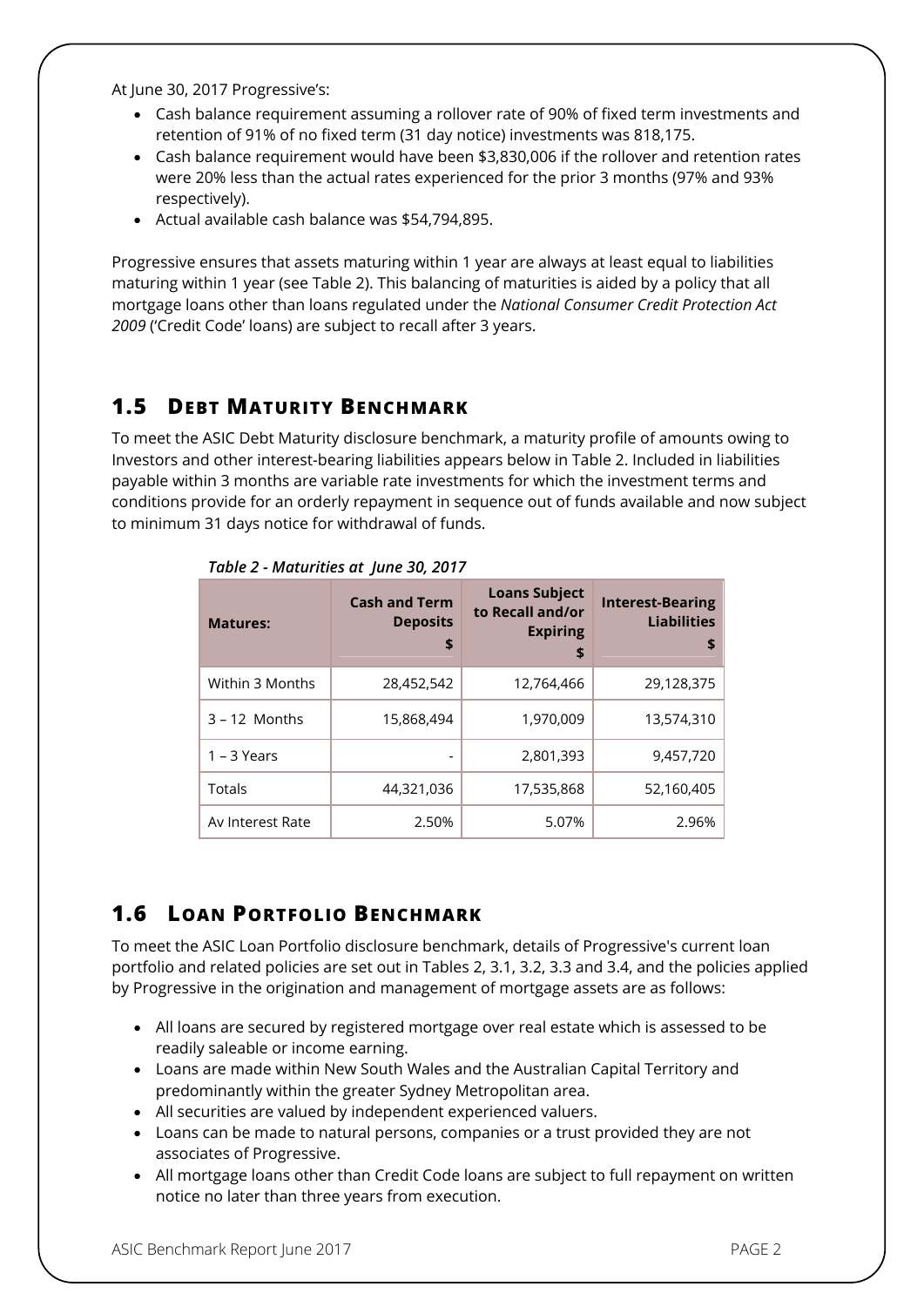- Not more than 10% of total loan funds can be advanced to any one borrower.
- Experienced officers of Progressive appraise all loan proposals. No loan is made without:
	- the written consent of the loans manager and a director of the Company;
	- a valuer's certificate;
	- a solicitor's certificate that the title is in order;
	- a registrable mortgage; and
	- satisfactory proof that the property to be mortgaged has been insured.
- Loans that require loan insurance are not made.
- Loans are closely monitored for performance. Daily exceptions reports are generated to identify any accounts requiring maintenance such as insurance renewal, a review of interest rates or follow up on late payment.
- Loans in default or arrears are considered on an individual basis. Reasonable proposals for the borrower to normalise the account are allowed and scope for restructuring the loan is investigated. When the loan is clearly no longer viable it will be called in and any actions thereafter necessary for recovery taken.

| <b>Security</b>          | Number<br>Loans | <b>Outstanding</b><br>$\omega$<br>Value<br><b>Loans</b> | Weight | Security<br>Valuation | Loan/<br>Ratio<br><b>Actual</b><br>Value | $e$<br>Ε<br>Maximu<br>厄<br>Ratio<br>neon |
|--------------------------|-----------------|---------------------------------------------------------|--------|-----------------------|------------------------------------------|------------------------------------------|
| Owner-Occupied Homes     | 42              | 11,140,458                                              | 63.5%  | 34,398,729            | 32.4%                                    | 67.8%                                    |
| <b>Rental Property</b>   | 23              | 6,395,411                                               | 37.8%  | 18,588,550            | 34.4%                                    | 71.1%                                    |
| Construction/Development | $\mathbf 0$     | $\Omega$                                                | 0%     | $\Omega$              | N/A                                      | N/A                                      |
| Totals                   | 65              | 17,535,868                                              | 100%   | 52,987,280            | 34.0%                                    |                                          |
| Averages                 |                 | 269,783                                                 |        | 815,189               |                                          |                                          |

*Table 3.1 – Loans at June 30, 2017 - Valuations and Securities*

#### *Table 3.2 – Loans at June 30, 2017 - Loan Distribution – Sydney Regions*

| <b>Region</b> | West<br>Inner | Southern | East<br>and<br>City | $\mathbf{f}$<br>$\overline{2}$<br>$\omega$<br>Shor<br>õ<br><b>Dapp</b> | utside<br>Sydney<br>$\circ$ | Bankstow<br>nterbur<br>ලි | 운<br>$\frac{5}{2}$<br>$\mathbf{\omega}$<br>ŏ<br>$\overline{5}$<br>ower | West | West<br>North | S<br>$\omega$<br>$\mathbf{v}$<br>Ē<br>ပ<br>u<br>Bea<br>ior<br>2 | West<br>South | Total |
|---------------|---------------|----------|---------------------|------------------------------------------------------------------------|-----------------------------|---------------------------|------------------------------------------------------------------------|------|---------------|-----------------------------------------------------------------|---------------|-------|
| <b>Number</b> | 10            | 11       | 10                  | 4                                                                      | 6                           |                           |                                                                        | 5    | 4             | 4                                                               |               | 65    |
| Weight        | 18 %          | 39 %     | 12 %                | 4 %                                                                    | 7 %                         | 6 %                       | 1 %                                                                    | 2 %  | 4 %           | 7 %                                                             | 0%            | 100%  |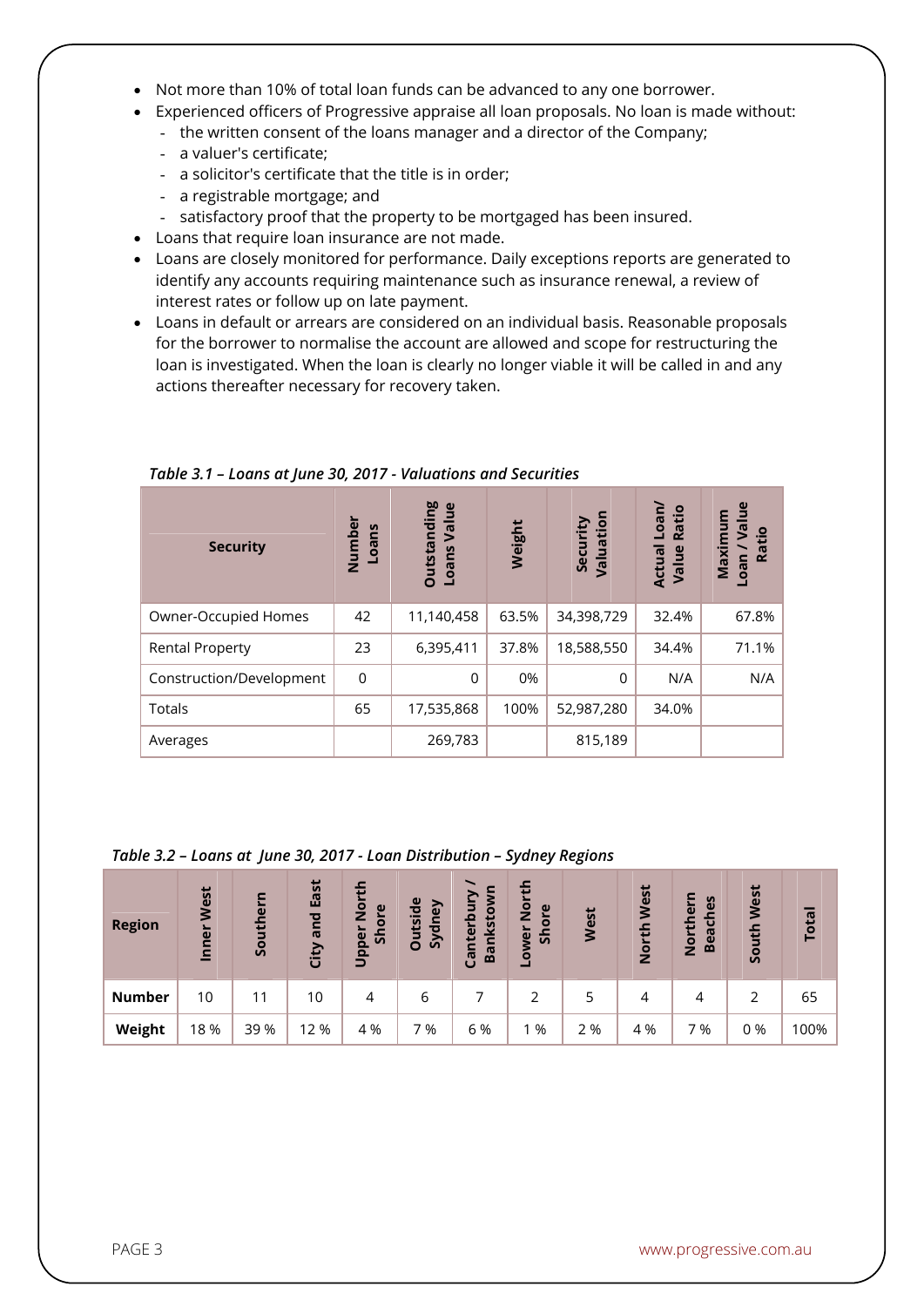| <b>Type of Loan or Security</b>                                            | Number         | <b>Outstanding</b><br>Loans value<br><b>Total</b> | Weight   | Valuation<br>Security | Loan/Value<br>Ratio |
|----------------------------------------------------------------------------|----------------|---------------------------------------------------|----------|-----------------------|---------------------|
| <b>Business Purpose Loans</b>                                              | 26             | 9,628,077                                         | 54.9%    | 25,262,160            | 38.1%               |
| Residential Investment Loans                                               | 9              | 2,528,858                                         | 14.4%    | 6,417,374             | 39.4%               |
| Personal Purpose Loans                                                     | 30             | 5,378,933                                         | 30.7%    | 21,307,746            | 25.2%               |
| Loans secured or part secured by second mortgages                          | $\mathbf 0$    | $\Omega$                                          | 0        | $\Omega$              | N/A                 |
| Loans more than 30 Days In Arrears                                         | $\Omega$       | $\Omega$                                          | 0        | $\Omega$              | N/A                 |
| Loans Impaired and Renegotiated Loans                                      | $\mathbf 0$    | $\Omega$                                          | $\Omega$ | $\Omega$              | N/A                 |
| Loans Subject to Legal Proceedings                                         | $\Omega$       | $\Omega$                                          | $\Omega$ | $\Omega$              | N/A                 |
| Loans to 10 largest borrowers                                              | 10             | 8,904,965                                         | 50.8%    | 16,346,767            | 54.5%               |
| Properties of 5% or more of total property assets                          | $\Omega$       | N/A                                               | N/A      | N/A                   | N/A                 |
| Loans to related parties (Progressive does not lend<br>to related parties) | $\overline{0}$ | N/A                                               | N/A      | N/A                   | N/A                 |

*Table 3.3 - Loans at June 30, 2017 – Loan Purpose and Other Portfolio Details* 

#### *Table 3.4 - Loans at June 30, 2017 – Loans of 5% or More of Total Loan Book Value*

| Loan <sub>1</sub>       |                                                                                                                                                                                                                |           |  |  |  |  |
|-------------------------|----------------------------------------------------------------------------------------------------------------------------------------------------------------------------------------------------------------|-----------|--|--|--|--|
| Loan Value              |                                                                                                                                                                                                                | 1,541,927 |  |  |  |  |
| Type of Loan            | <b>Business Purpose</b>                                                                                                                                                                                        |           |  |  |  |  |
| Securities              | 1) Residential/ commercial property                                                                                                                                                                            | 1,800,000 |  |  |  |  |
|                         | 2) Vacant Land                                                                                                                                                                                                 | 775,000   |  |  |  |  |
| Security Valuation      | Total:                                                                                                                                                                                                         | 2,575,000 |  |  |  |  |
| Loan / Value Ratio      |                                                                                                                                                                                                                | 59.88%    |  |  |  |  |
| Weight                  |                                                                                                                                                                                                                | 8.80%     |  |  |  |  |
| <b>Security Details</b> | 1) 2-storey retail/residential building comprising 2 shops and a 3-bedroom residence<br>on 461.6 m <sup>2</sup> in Southern Sydney<br>2) 638.6 m <sup>2</sup> vacant land zoned residential in Southern Sydney |           |  |  |  |  |
| Valuation details       | 1) Independent valuation dated August 2013 based on sales evidence and market<br>conditions.<br>2) Valuer-General land value July 2016.                                                                        |           |  |  |  |  |
| Loan <sub>2</sub>       |                                                                                                                                                                                                                |           |  |  |  |  |
| Loan Value              |                                                                                                                                                                                                                | 1,294,498 |  |  |  |  |
| Type of Loan            | Personal Purpose                                                                                                                                                                                               |           |  |  |  |  |
| <b>Securities</b>       | 1) Owner-Occupied Home                                                                                                                                                                                         | 2,400,000 |  |  |  |  |
| Security Valuation      | Total:                                                                                                                                                                                                         | 2,400,000 |  |  |  |  |
| Loan / Value Ratio      |                                                                                                                                                                                                                | 53.94%    |  |  |  |  |
| Weight                  |                                                                                                                                                                                                                | 7.38%     |  |  |  |  |
| <b>Security Details</b> | 1) Fine executive house with deep water frontage in Southern Sydney.                                                                                                                                           |           |  |  |  |  |
| Valuation details       | 1) Independent valuation dated October 2005 based on sales evidence and market<br>conditions                                                                                                                   |           |  |  |  |  |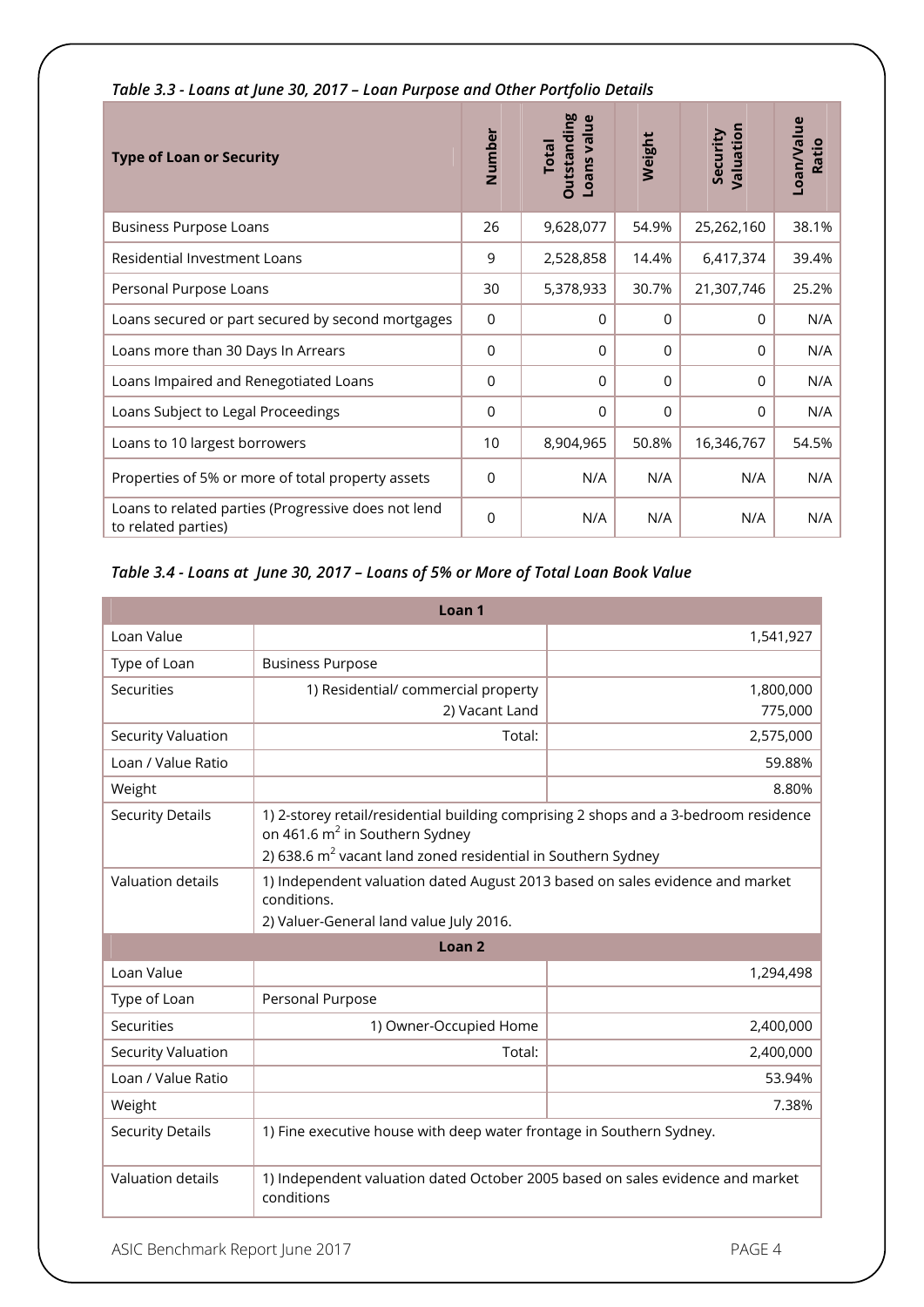|                           | Loan <sub>3</sub>                                                                                                                                                                                           |           |  |  |  |  |
|---------------------------|-------------------------------------------------------------------------------------------------------------------------------------------------------------------------------------------------------------|-----------|--|--|--|--|
| Loan Value                |                                                                                                                                                                                                             | 1,087,120 |  |  |  |  |
| Type of Loan              | <b>Business Purpose</b>                                                                                                                                                                                     |           |  |  |  |  |
| Securities                | 1) Owner-Occupied Home                                                                                                                                                                                      | 1,650,000 |  |  |  |  |
| <b>Security Valuation</b> | Total:                                                                                                                                                                                                      | 1,650,000 |  |  |  |  |
| Loan / Value Ratio        |                                                                                                                                                                                                             | 65.89%    |  |  |  |  |
| Weight                    |                                                                                                                                                                                                             | 6.20%     |  |  |  |  |
| <b>Security Details</b>   | 1) Two-storey 5-bedroom 3-bathroom Victorian home with period features, district<br>views and double parking in Sydney Inner West.                                                                          |           |  |  |  |  |
| Valuation details         | 1) Independent valuation dated April 2013 based on sales evidence and market<br>conditions.                                                                                                                 |           |  |  |  |  |
| Loan <sub>4</sub>         |                                                                                                                                                                                                             |           |  |  |  |  |
| Loan Value                |                                                                                                                                                                                                             | 916,498   |  |  |  |  |
| Type of Loan              | Residential Investment Purpose                                                                                                                                                                              |           |  |  |  |  |
| Securities                | 1) Residential Investment Property                                                                                                                                                                          | 925,000   |  |  |  |  |
|                           | 2) Owner-Occupied Home                                                                                                                                                                                      | 444,069   |  |  |  |  |
| Security Valuation        | Total:                                                                                                                                                                                                      | 1,369,069 |  |  |  |  |
| Loan / Value Ratio        |                                                                                                                                                                                                             | 65.85%    |  |  |  |  |
| Weight                    |                                                                                                                                                                                                             | 5.23%     |  |  |  |  |
| <b>Security Details</b>   | 1) Two-storey 3-bedroom home with double garage in Sydney South.<br>2) Three storey 5-bedroom executive home with double garage in Sydney South.                                                            |           |  |  |  |  |
| <b>Valuation details</b>  | 1) Independent valuation dated November 2016 based on sales evidence and<br>market conditions.<br>2) Independent valuation dated October 2012 based on sales evidence and market<br>conditions - 28% value. |           |  |  |  |  |

#### **1.7 RELATED PARTY BENCHMARK**

Progressive meets this benchmark. Progressive does not lend to related parties.

#### **1.8 VALUATIONS BENCHMARK**

Progressive meets this benchmark:

- Real estate is valued on an "as is" and (for development property) an "as if complete" basis.
- Progressive uses independent licensed valuers and ensures that no single valuer conducts more than 1/3 of its valuations. Progressive has provided to and certified to the Trustee its panel of valuers that meet requirements under the Trust Deed and ASIC's regulatory guide RG 69.
- Before any property is mortgaged a current valuation is required.
- Development loans are advanced in stages to cover completion costs based on external evidence of the progress of the development.
- New valuation of a mortgaged property is required whenever it is considered that the most recent valuation is insufficient for a new loan or further advance sought; or inadequate because of changed circumstances, for example when there is a change in interest rate or the term of the loan, or when changes to zoning or local environment or major economic events occur that potentially adversely impact property values.